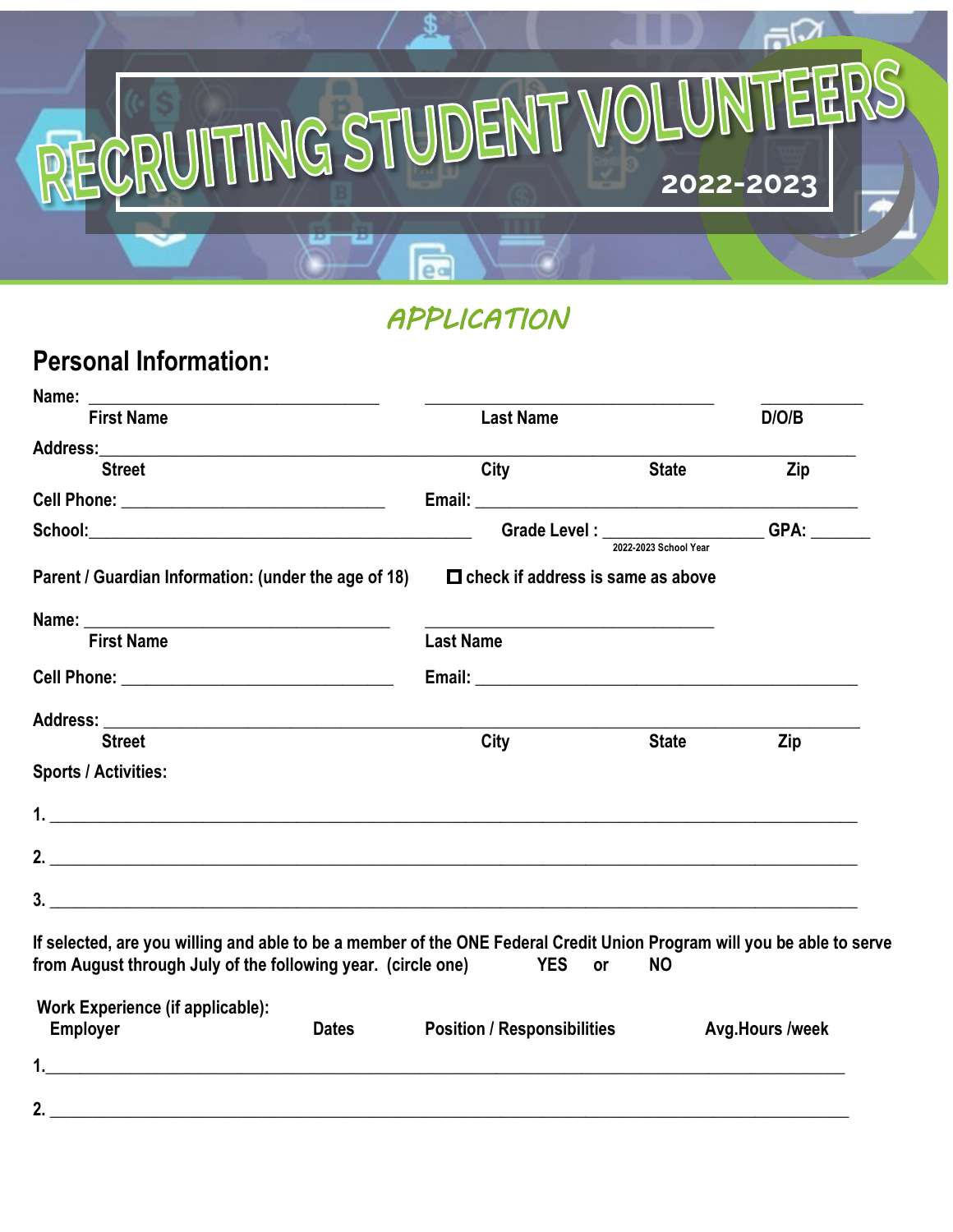

## *APPLICATION con't*

**Please answer 2 of the following questions in 4-5 sentences:**

- **1. What are you passionate about?**
- **2. What accomplishments are you most proud of?**
- **3. How do you motivate people around you?**
- **4. What are your goals for the future?**

**Question # \_\_\_\_\_**

**Question # \_\_\_\_\_**

**What do you hope to get out of serving as a student volunteer?**